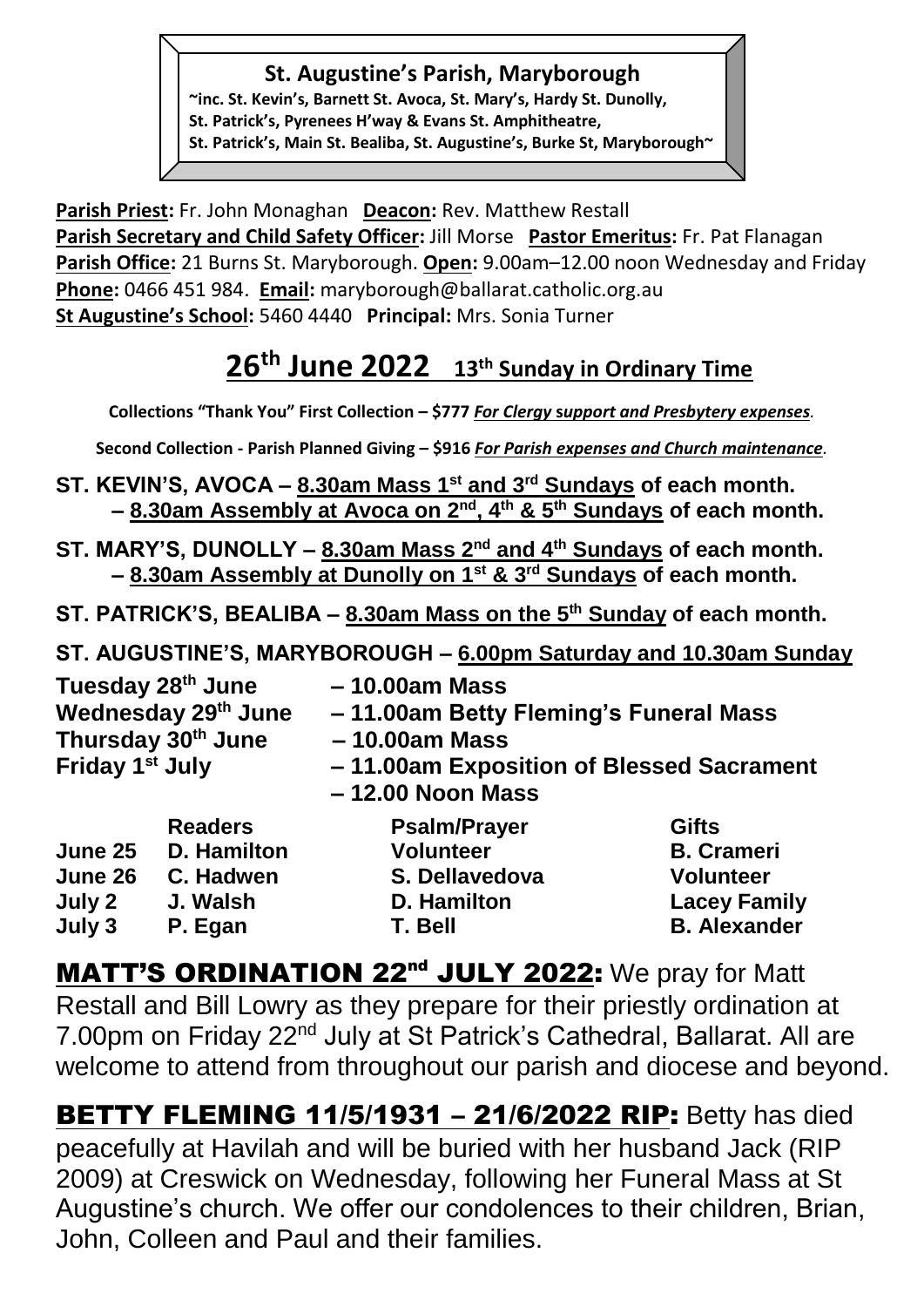## POPE'S ANNUAL APPEAL THIS WEEKEND:

Bishop Paul asks us to take up our Annual Collection to support Pope Francis and his pastoral care for people throughout the world. This is taken up in our parishes on or around the Feast of Saints Peter and Paul on 29<sup>th</sup> June each year. Could Collectors please take this up after Communion at each Mass.

**VINNIE'S WINTER APPEAL:** We can support Vinnie's 2022 Winter Appeal to provide emergency accommodation, financial support, as well as material assistance for those in need: <https://donate.vinnies.org.au/appeals-vic/winter-appeal-vic>

## CAR POOL TO BALLARAT FOR MATT'S ORDINATION:

To enable as many of us as possible to be with Matt for his ordination on 22<sup>nd</sup> July, could anyone able to assist with taking passengers or needing a lift please let Jill Morse know by emailing or ringing our parish using the contact details at the top of our parish bulletin.

## CELEBRATING MATT'S ORDINATION IN OUR PARISH:

Following his First Mass in Ballarat at St Alipius' church, Ballarat East at 11.30am on Saturday 23<sup>rd</sup> July (that we're also welcome to attend), Matt will be celebrating our  $24<sup>th</sup>$  July parish Masses that will be followed by a cuppa after Dunolly's 8.30am Mass and a light lunch in the Marian Centre after Maryborough's 10.30am Mass. All welcome.

#### **Remembering those who have died:**

**We pray for Betty Fleming and Thomas Groves who died recently and the anniversaries at this time: Irene Cudmore, Bill Byrne, Jim Egan, Reg Egan, Flo Backway, Bill Raymer, Vincent Dam, Graham Jacka, George Backway, Avis Shannon, Marie Murphy, Jim Harrop, Angus Jamieson, Effie Ryan, Caitlin Freemantle, Mia Hoban, Thomas Forest, Wilma and Sam Drummond, Caesar James Chapman, Ron Morgan, Maree Rodoni and Frank Neill.** 

**NEW PARISHIONERS or CHANGED ADDRESS or CHANGED CONTACT DETAILS Please place on collection plate or drop in / post / email to our 21 Burns St. Parish Office.**

**\_\_\_\_\_\_\_\_\_\_\_\_\_\_\_\_\_\_\_\_\_\_\_\_\_\_\_\_\_\_\_\_\_\_\_\_\_\_\_\_\_\_\_\_\_\_\_\_\_\_\_\_\_\_\_\_\_\_\_\_\_\_\_\_\_\_\_\_\_\_\_\_\_\_\_\_\_\_\_\_\_\_\_\_\_\_\_\_\_\_\_\_\_\_\_\_\_\_\_\_\_\_\_\_\_\_\_\_\_\_\_\_\_\_\_\_\_\_\_\_\_\_\_\_\_\_**

| <b>PHONE</b>                               |     |           |                 |  |
|--------------------------------------------|-----|-----------|-----------------|--|
| I wish to join the Planned Giving Program. | Yes | <b>No</b> | (Please circle) |  |